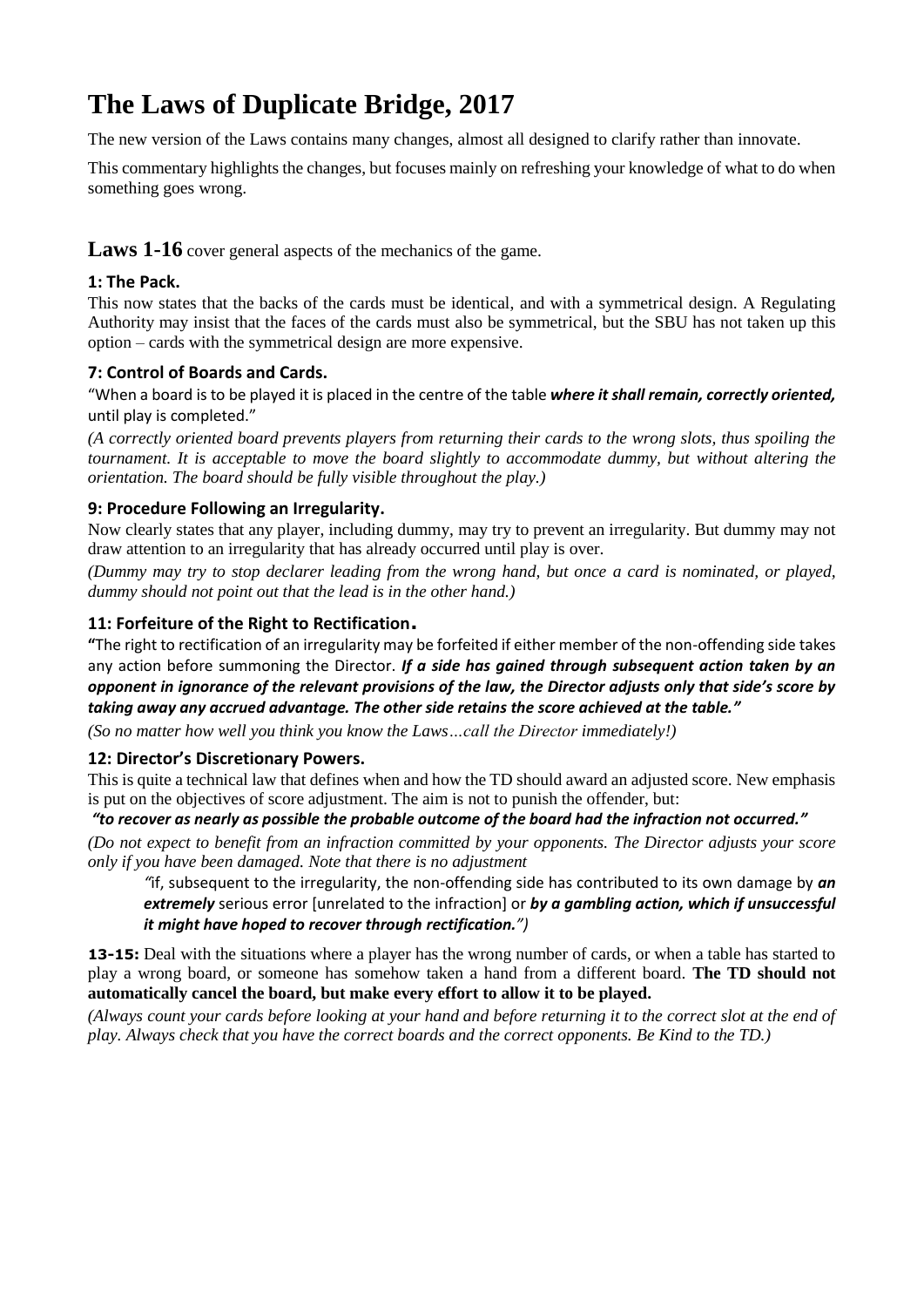## **16: Authorized and Unauthorized Information.**

This is a big one. Section A covers sources of information that you are entitled to make use of. Section B has been re-written:

## **16B: Extraneous Information from Partner**.

"Any extraneous information from partner that might suggest a call or play is unauthorized. This includes remarks, questions, replies to questions, unexpected alerts or failures to alert, unmistakable hesitation, unwonted speed, special emphasis, tone, gesture, movement or mannerism.

- (a) A player may not choose a call or play that is demonstrably suggested over another by unauthorized information if the other call or play is a logical alternative.
- (b) A logical alternative is an action that a significant proportion of the class of players in question, using the methods of the partnership, would seriously consider, and some might select."

*(When partner misexplains your bid, alerts unnecessarily, or hesitates before making a call or play, you may have a dilemma. If you consider a later call or play to be automatic you should make it. Your opponents may disagree – and the TD is there to arbitrate. Remember that if he rules against you it is a difference of judgment, not an attack on your ethics. There is nothing personal in the TD's decision, accept it graciously.* 

*If you have a choice of call or play you should try not to choose the one more likely to create a favourable outcome for your side. If you are unsure, do your ethical best, then, if you feel uncomfortable, take advice and ask the TD to rule.* 

*Note that this does not endorse the widely-held belief that whenever partner hesitates you must Pass. If Pass is not a logical alternative you should make a call.)*

16C covers information from withdrawn calls or plays, and 16D deals with **Extraneous Information from Other Sources**.

"When a player accidentally receives extraneous information about a board he is playing or has yet to play, as by looking at the wrong hand; by overhearing calls, results or remarks; by seeing cards at another table; or by seeing a card belonging to another player at his own table before the auction begins the Director should be notified forthwith, preferably by the recipient of the information."

The Director will try to allow the board to be played, but if it is clear that the result may be affected by extraneous information he will award an adjusted score.

*(Even if there is a playing Director you should tell someone that you have potentially compromising information – no need to be specific. This protects you from accusations that your actions have been influenced by information you should not have.*

*It is always upsetting when a board cannot be played because of a careless remark. Make every effort not to discuss deals when other players who have not yet played the board might overhear.)*

# Laws 17-40 cover the Auction Period.

## **17: The Auction Period**.

The End of Auction Period is redefined – it ends when a defender faces the opening lead. The period after the final call is designated the Clarification Period.

## **20: Review and Explanation of Calls.**

Covers when a player may ask for a review or explanation, also what to do if you realise that you have misexplained a call, or forgotten to alert.

*(If you realise during the auction that you have given a mistaken explanation you should call the Director, and correct your error during the Clarification Period.* 

*If partner has given what you consider to be a wrong explanation, or failed to alert, or alerted wrongly you should say and do nothing during the auction. If you become declarer or dummy you should point out the error during the Clarification Period; if you are a defender wait till the end of play.)*

## **20G: Incorrect Procedure.**

"A player may not ask a question if his sole purpose is to benefit partner.

*A player may not ask a question if his sole purpose is to elicit an incorrect response from an opponent."*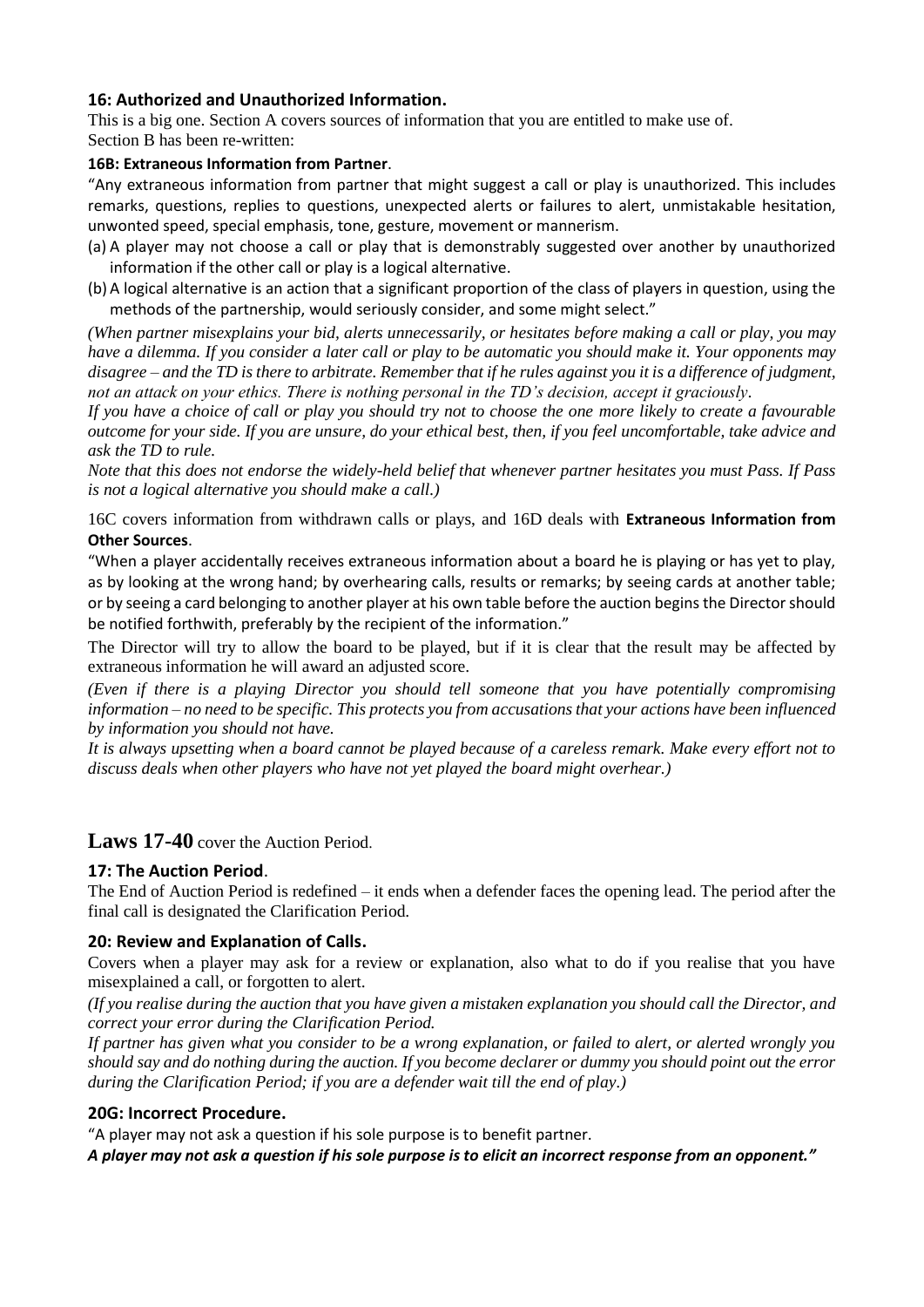# **23: Comparable Call**

**This is quite new,** and may cause some debate before it settles down.

"A call that replaces a withdrawn call is a comparable call, if it:

- 1. has the same or similar meaning as that attributable to the withdrawn call, or
- 2. defines a subset of the possible meanings attributable to the withdrawn call, or
- 3. has the same purpose (e.g. an asking bid or a relay) as that attributable to the withdrawn call."

When a call is cancelled and the offender chooses at his proper turn to replace the irregularity with a comparable call, then both the auction and play continue without further rectification."

*(This refers to errors such as bids out of turn and insufficient bids.*

*Eg: partner opens 1NT and you bid 2 , transfer to hearts. But RHO has overcalled 2♠. Call the TD before attempting to correct your error! You may replace your 2 call with 3 – or, if playing Rubensohl transfers, 3 . Provided no substantial extra information is conveyed by the change of call the auction proceeds normally. There will be more debate about 23.2 You may replace a withdrawn call with any call that does not add new information. Say you Pass out of turn. The auction reverts to partner, who opens 1♠. You may respond 1NT, or 2♠ – neither call adds to the meaning of your withdrawn call.)*

## **24: Card Exposed or Led During the Auction.**

If your partner is able to see a card in your hand that card is placed face up for the duration of the auction, and the other side may take advantage of knowledge gained.

"If it is a single card of honour rank or is any card prematurely led, offender's partner must pass when next it is his turn to call….If two or more cards are so exposed offender's partner must pass when next it is his turn to call."

At the end of the auction the card(s) is returned to declarer or dummy's hand; it remains as a faced penalty card if it belongs to a defender.

## **25: Legal and Illegal Changes of Call.**

"If a player discovers that he has not made the call he intended to make, he may, until his partner makes a call, substitute the call he intended for the unintended call. The second (intended) call stands and is subject to the appropriate Law, but the lead restrictions in Law 26 do not apply.

If the player's original intent was to make the call selected or voiced, that call stands. *A change of call may e allowed because of a mechanical error or a slip of the tongue, but not because of a loss of concentration regarding the intent of the action.*

A player is allowed to replace an unintended call if the conditions described above are met, *no matter how he may have become aware of his error.* 

No substitution of call may be made when his partner has made a subsequent call."

## **26: Call Withdrawn, Lead Restrictions.**

A late change here has meant that the published SBU version contains an error. If a withdrawn call is replaced by a comparable call there are no restrictions. If not, Section B applies.

## **B. Lead Restrictions**

"When an offending player's call is withdrawn and it is not replaced by a comparable call, then if he becomes a defender declarer may, at the offender's partner's first turn to lead (which may be the opening lead) prohibit offender's partner from leading any (one) suit which has not been specified in the **legal** auction by the offender. Such prohibition continues for as long as the offender's partner retains the lead." *(The published paragraph B1 is deleted.)* 

## **27: Insufficient Bid**

Slightly modified to incorporate the concept of the comparable call.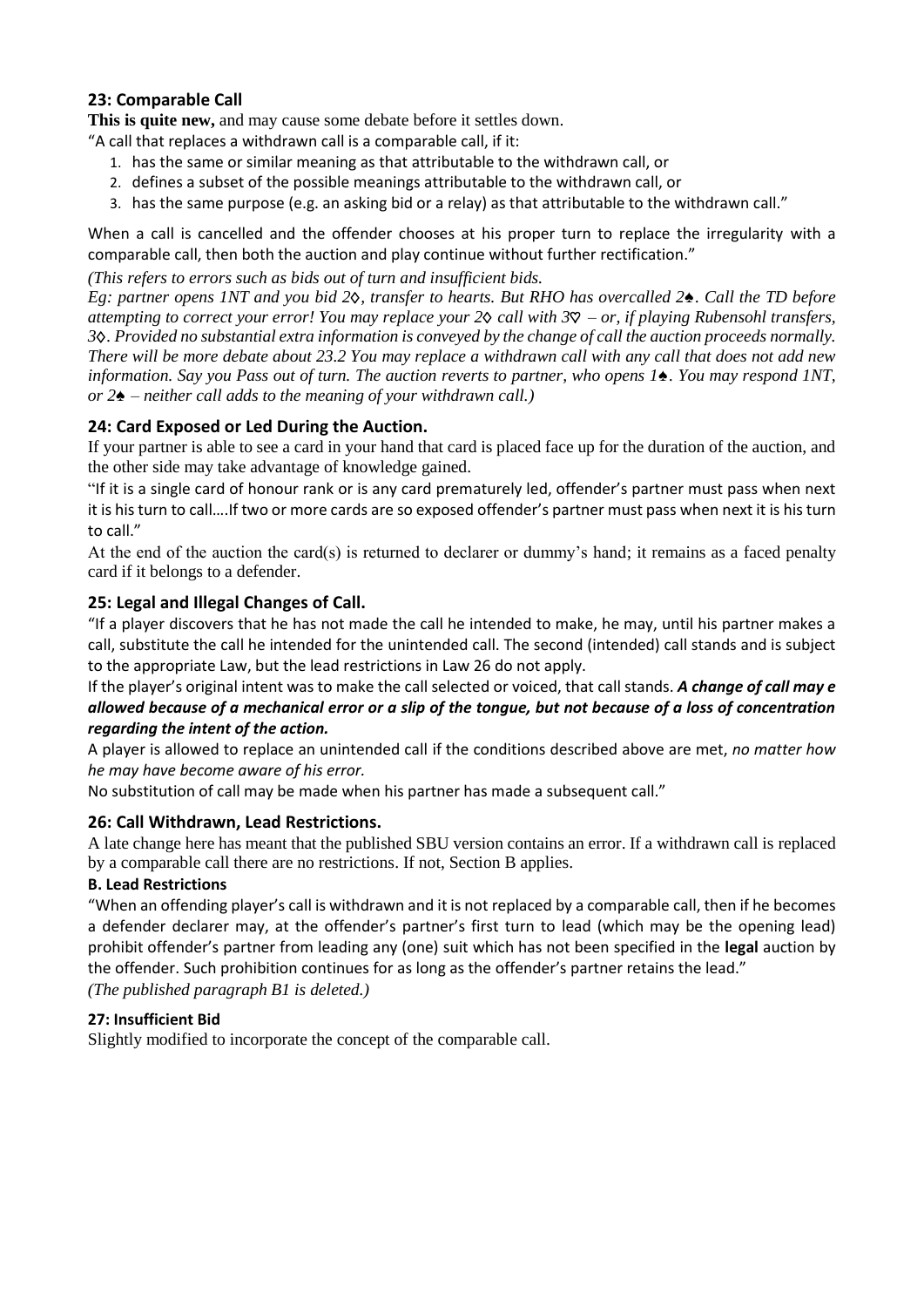## **30: Pass Out of Rotation**

"When a pass out of rotation is made at offender's RHO's turn to call, the offender must pass when next it is his turn to call.

If the pass is made at partner's or LHO's turn to call, and the offender has not previously called, then: Offender's partner may make any legal call at his proper turn, (Law 16C2 applies).

Offender may make any legal call at his correct turn… When the call is a comparable call there is no further rectification. When the call is not a comparable call offender's partner must pass when next it is his turn to call.

If the offender has previously called, a pass out of rotation at offender's LHO's turn to call is treated as a change of call."

**31-32** deal similarly with Bids, Doubles and Redoubles Out of Rotation.

(*Note that you can always simplify things by accepting the call out of turn!)*

**33-39** cover all sorts of inadmissible calls, which hopefully you will not make, but which the TD will sort out if necessary.

## **40: Partnership Understandings**

Another big one. It deals with systemic agreements, which must be made available to opponents.

*(The SBU requires both members of a partnership to carry Convention Cards, which opponents may consult before the start of play, at their turn to call or play, and during the Clarification Period. Questions may be asked at your turn to call or play, and during the Clarification period, and players should answer as clearly and fully as they can. You should explain your agreements, but not offer your interpretation of a call that is undiscussed.)*

**Laws 41-71** cover the Play Period.

## **41: Commencement of Play**

No change here: play commences when the opening lead is faced. You may ask for a review of the auction at your first turn to play; later you may be informed what the contract is, and whether, but not by whom, it was doubled.

## **42-43**: **Dummy's Rights / Limitations**

Dummy should keep track of tricks won and lost, and may try to prevent an irregularity; as by reminding declarer which hand is on lead; or asking whether he has failed to follow suit. Otherwise he takes no part in the play. He may not look at another player's cards, and may not draw attention to an irregularity until play is over. If dummy violates these restrictions his side may lose the right to rectification for damage caused.

## **45: Card Played**

If a defender holds a card so that partner can see its face that card is deemed to be played to the current trick. Similarly, if declarer holds a card face up, touching or nearly touching the table, or the card appears to be played, it is a played card.

If declarer mistakenly calls a card from dummy he may change the card provided he has not subsequently played another card from his own hand or dummy. *This applies only to slips of the tongue, not loss of concentration, or rethinks*. Any cards subsequently played by defenders can be changed without penalty. If dummy plays a card declarer did not nominate it must be changed unless the error is not noticed till both sides have played to the next trick. Cards subsequently played may be replaced without penalty.

## **46: Incomplete or Invalid Designation of a Card from Dummy**

Describes what happens if declarer does not designate a card accurately. *Best to follow correct procedure and name both suit and rank!*

## **47: Retraction of Card Played**

Covers the very rare situations where you may change a card you have played. In particular, if you are wrongly told by an opponent that it is your turn to play you may retract a played card without penalty.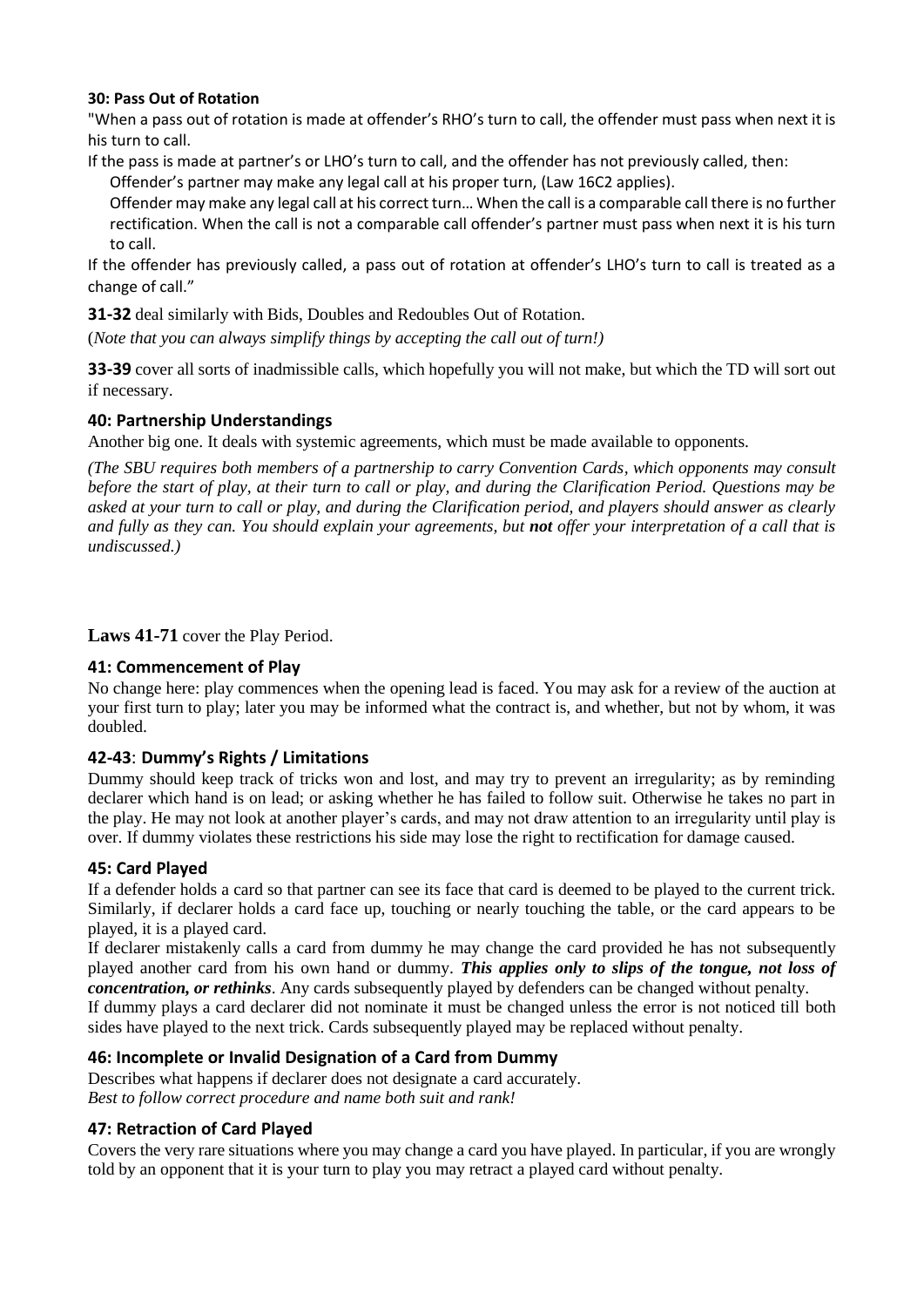## **48-52: Penalty Cards**

## *Declarer cannot have a penalty card.*

*A minor penalty card is very rare: a card below honour rank exposed by accident, not design. It is not played, it falls from your hand, or attaches itself to the card you meant to play. A minor penalty card must be played at the first legal opportunity unless you have an honour that you can follow suit with. Major penalty cards are cards exposed or played by design, or honour cards accidentally exposed. A Major penalty card must be played at the first legal opportunity.* 

*If you gain the lead while your partner has a penalty card you should not play until declarer has exercised one of his options. Declarer may require or prohibit a lead of the suit of the penalty card, when the card is picked up and need no longer be played at the first legal opportunity; or leave it as a penalty card and allow you to choose a lead.*

"Information derived from a penalty card and the requirements for playing that penalty card are authorized for all players for as long as the penalty card remains on the table"

## **53-56: Lead Out of Turn**

Any lead out of turn may be accepted by the other side. Otherwise a defender's card becomes a Major penalty card: declarer / dummy's card is returned to hand.

A faced opening lead out of turn gives declarer the option of accepting the lead – he may choose to be declarer or dummy – or refusing the lead, in which case the card led becomes a penalty card as above.

## **57-60: Various Illegal Plays**

If you play prematurely, or simultaneously, or cannot comply with declarer's demands, this is where to look. *Best just to lead and follow suit in turn!*

## **61-64: Revokes**

Law 61 defines who may ask about a possible revoke: the active players (declarer or either defender) may ask each other whether they have a card they should have played; dummy may ask declarer only.

Law 62 explains how a revoke must be corrected if it is noticed before it becomes established.

Law 63 explains how a revoke becomes established. It may no longer be corrected.

Law 64 covers the trick adjustment once a revoke is established. If the trick on which the revoke occurred was won by the offending player it is transferred to the other side at the end of play. One trick is also transferred after an established revoke, but there are various provisos: the revoking side must win a subsequent trick; dummy cannot revoke; the revoke must have occurred before trick 12,

*Check the Laws before taking action!*

## **65: Arrangement of Tricks**

*Place the cards from quitted tricks in order, correctly oriented, until the score is agreed.*

## **66: Inspection of Tricks**

*Remember that you cannot ask to see the cards from the last trick once you have turned over your own.*

## **67: Defective Trick**

One to avoid!

*Play your cards correctly so that everybody can see them; do not turn them over till all four cards are clearly visible to all.*

## **68-71: Claim or Concession**

A claim is a statement by declarer or either defender that his side will win a specific number of the remaining tricks; a concession is a statement that his side will lose a specified number of tricks.

If a defender concedes his partner may immediately object, in which case the TD is summoned and play continues. Cards shown are not penalty cards as such, but may constitute unauthorised information.

"A claim should be accompanied at once by a clear statement of the line of play or defence through which the claimer proposes to win the tricks claimed, including the order in which the cards will be played. The player making the claim or concession faces his hand."

After a claim / concession play is suspended, *but the Laws now allow play to continue* at the request of the non-claiming side provided all four players agree. The result obtained at the end of play stands.

A sponsoring organisation establishes a Correction Period during which agreement to a claim / concession may be withdrawn: if a side has claimed / conceded a trick it has in fact lost / won the score is corrected.

If a claim / concession is disputed the TD should be called. He will follow Law 70 in adjudicating.

*Note that you should not accept the concession of a trick that your side cannot win.*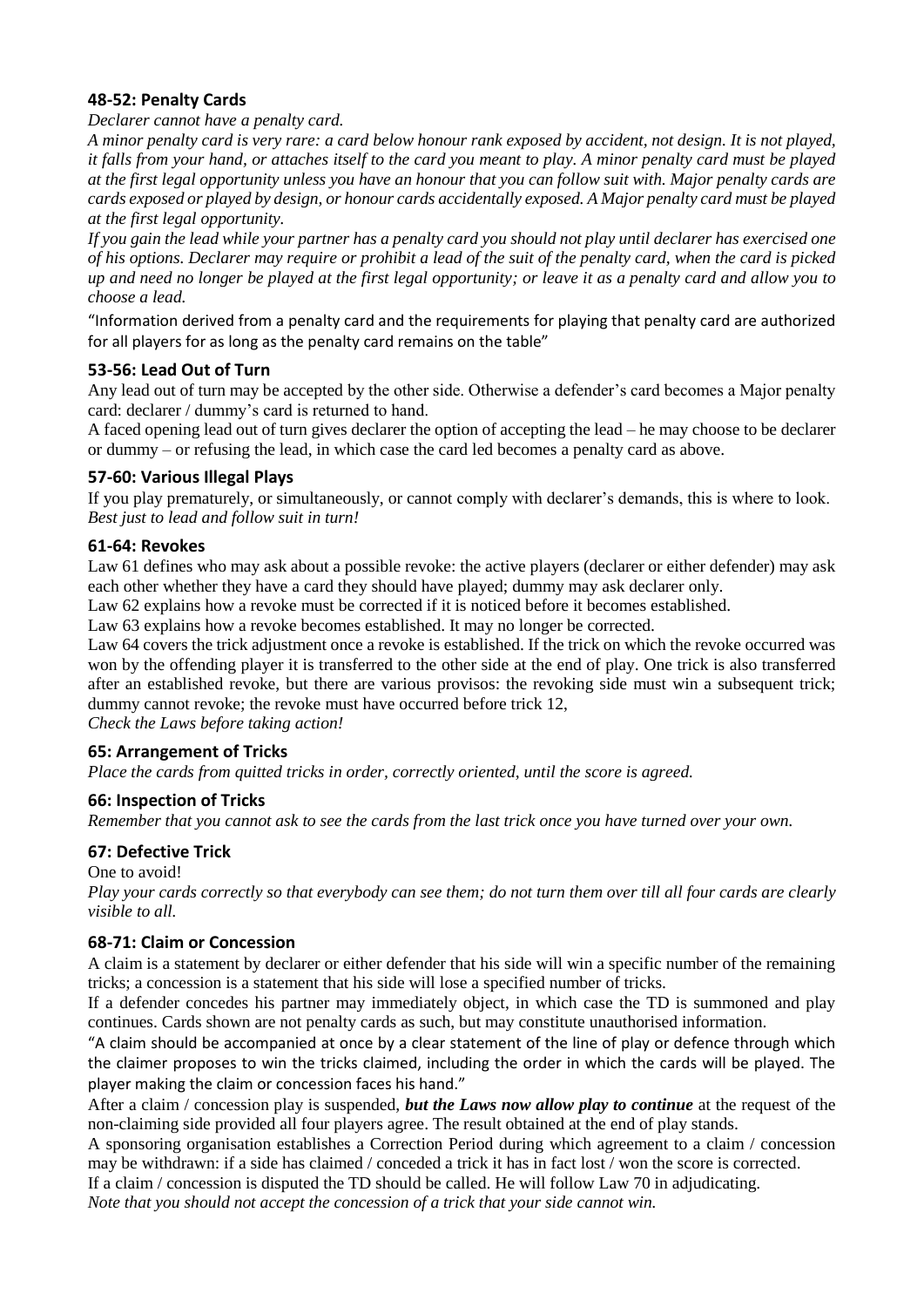Laws 72-75 cover Bridge Ethics. No major changes, but worth study so as to avoid falling in to bad habits.

# **72: General Principles**

A player must not **intentionally** commit an infraction; he need not draw attention to an infraction committed by his own side, but should never deliberately conceal one.

## **73 Communication, Tempo and Deception**

**A Communication between partners** …shall be effected only by means of calls and plays…made without undue emphasis, mannerism or inflection, and without undue hesitation or haste.

**B** Partners shall not communicate by means such as the manner in which calls or plays are made, extraneous remarks or gestures, questions asked or not asked, or alerts and explanations given or not given.

## *The gravest possible offence is … to exchange information through pre-arranged methods of communication not sanctioned by these Laws.*

## **C Player Receives Unauthorized Information from partner.**

"…carefully avoid taking any advantage from that Unauthorized Information."

## **D Variations in Tempo or Manner.**

It is desirable …for players to maintain steady tempo and unvarying manner... Players should be particularly careful when variations may work to the benefit of their side… *Unintentionally to vary the tempo in which a call or play is made is not an infraction***.** Inferences from such variation are authorized only to opponents, who may act upon the information *at their own risk.*

A player may not attempt to mislead an opponent by means of a question, remark or gesture; by the haste or hesitancy of a call or play (as in hesitating before playing a singleton); by the manner in which a call or play is made; or by any *purposeful deviation from correct procedure.*

**E. Deception.** A player may appropriately attempt to deceive an opponent through a call or play (so long as the deception is not emphasized by unwonted haste or hesitancy, nor protected by concealed partnership understanding or experience).

If the Director determines that an innocent player has drawn a false inference from a question, remark, manner, tempo or the like, of an opponent *who has no demonstrable bridge reason for the action, and who could have been aware*, at the time of the action, that it could work to his benefit, the Director shall award an adjusted score.

*It is acceptable to have a think when you have a problem. The fact that you have a problem is Unauthorized Information for partner. Opponents may draw inferences at their own risk but have no claim for damage unless you had nothing to think about, or partner has made use of the UI.*

## **74 Conduct and Etiquette.**

## **A. Proper Attitude**

Emphasises the importance of courtesy and consideration for the sensibilities of others.

## **B. Etiquette**

This Law has been unchanged for many years, and might appear a little old-fashioned. Basically it warns against any form of gamesmanship, such as: gratuitous comments; detaching a card before your turn to play; paying insufficient attention to the game; prolonging play unnecessarily (not claiming / conceding) for the purpose of disconcerting an opponent; and

## *summoning and addressing the Director in a manner discourteous to him or to other contestants.*  **C. Violations of Procedure**

A motley set of taboos: using different designations for the same call; indicating approval or disapproval of a call or play; indicating the expectation or intention of winning a trick that is not yet completed; commenting or acting during the auction or play so as to call attention to a significant occurrence, or to the number of tricks still required for success; looking intently at another player …. or at another player's hand…for the purpose of seeing his cards or of observing the place from which he draws a card (it is appropriate to act on information acquired by accidentally seeing an opponent's card); showing an obvious lack of interest in a deal; varying the normal tempo of play for the purpose of disconcerting an opponent; leaving the table needlessly before the round is called.